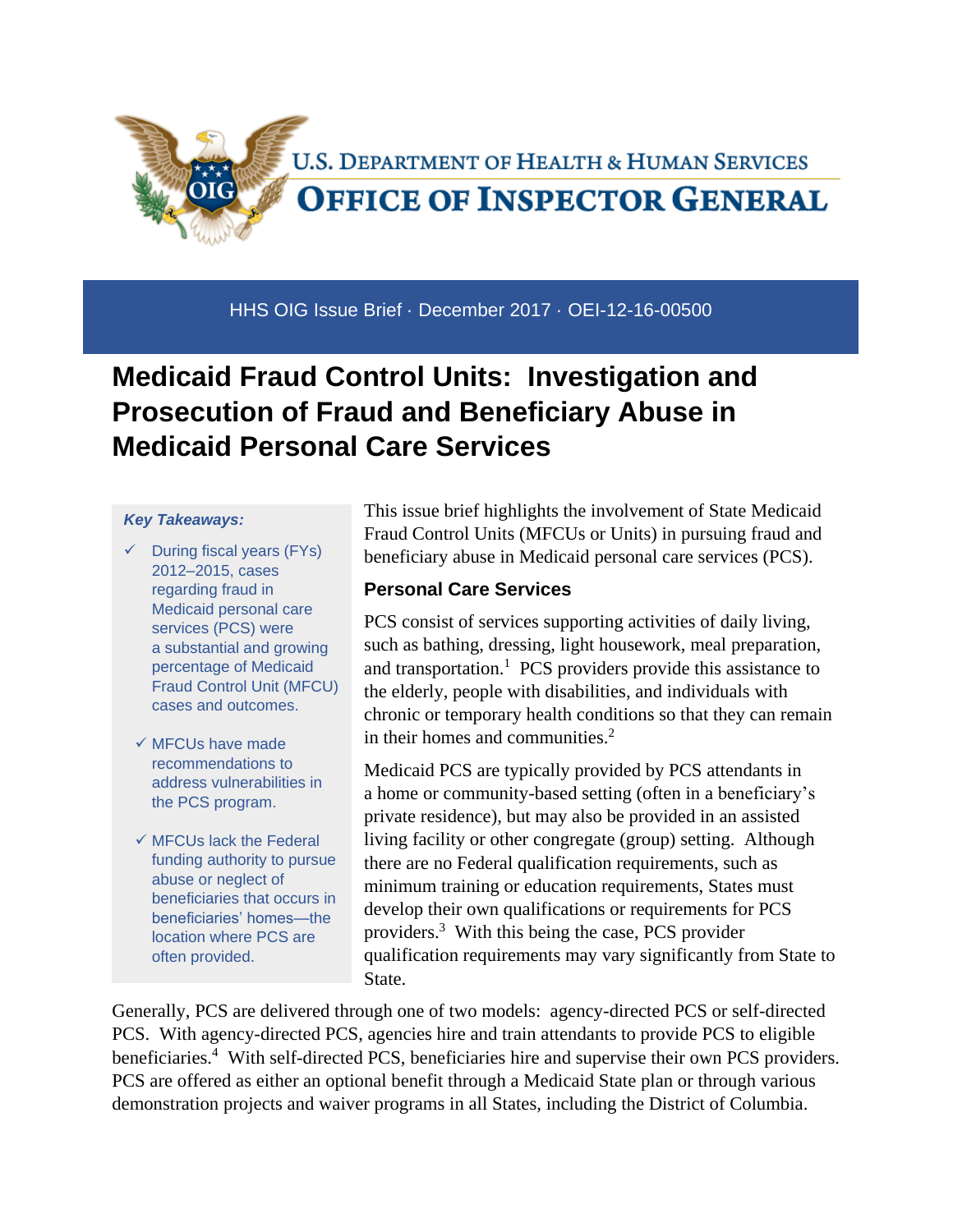PCS expenditures generally increased between FYs 2012 and 2015. In FY 2015 (the most recent year for which data were available), Federal and State Medicaid spending on PCS totaled approximately \$13.3 billion. This represented an increase of 21 percent compared to FY 2012, when Medicaid expenditures for PCS totaled about \$10.9 billion.<sup>5</sup>

#### **Medicaid Fraud Control Units**

MFCUs are entities in State government that investigate and prosecute (1) Medicaid provider fraud that occurs in any care setting and (2) patient abuse or neglect that occurs either in Medicaid-funded health care facilities or in board and care facilities.<sup>6</sup> Currently, 49 States and the District of Columbia (States) operate MFCUs. The Office of Inspector General (OIG) collaborates with the MFCUs on fraud cases, awards Federal matching funds to each MFCU through a MFCU grant, and provides program oversight.

MFCUs investigate and prosecute the broad variety of health care providers and other providers who serve Medicaid beneficiaries, including PCS providers and attendants.

## **RESULTS**

## **During the review period, PCS fraud cases were a substantial and growing percentage of MFCU cases and outcomes**

In FY 2015, fraud cases involving PCS providers or attendants constituted 12 percent of total investigations. With regard to criminal outcomes, fraud cases involving PCS providers or attendants constituted an even larger percentage from FY 2012 through FY 2015; 38 percent of indictments and 34 percent of convictions involved PCS providers or attendants. Because PCS attendants are not required to be directly enrolled as Medicaid providers in most States, there is no precise information on the number of PCS attendants who participate in the Medicaid program. However, PCS providers are 1 of over 80 provider types investigated by the MFCUs and represented \$13 billion out of \$524 billion total Medicaid expenditures during FY 2015.

# **PCS FRAUD SCENARIO**

## Example

One PCS fraud scenario that Units commonly observe is known as a "conflict" case." In a conflict case, a PCS attendant claims to have provided PCS to a beneficiary during the same hours when he or she was working at another place of employment, such as a doctor's office or convenience store. The Units review attendants' employment records and conduct interviews to determine whether PCS attendants inappropriately claimed to have physically been in two places at one time.

Source: OIG analysis of MFCU responses to OIG electronic questionnaire on PCS, 2016.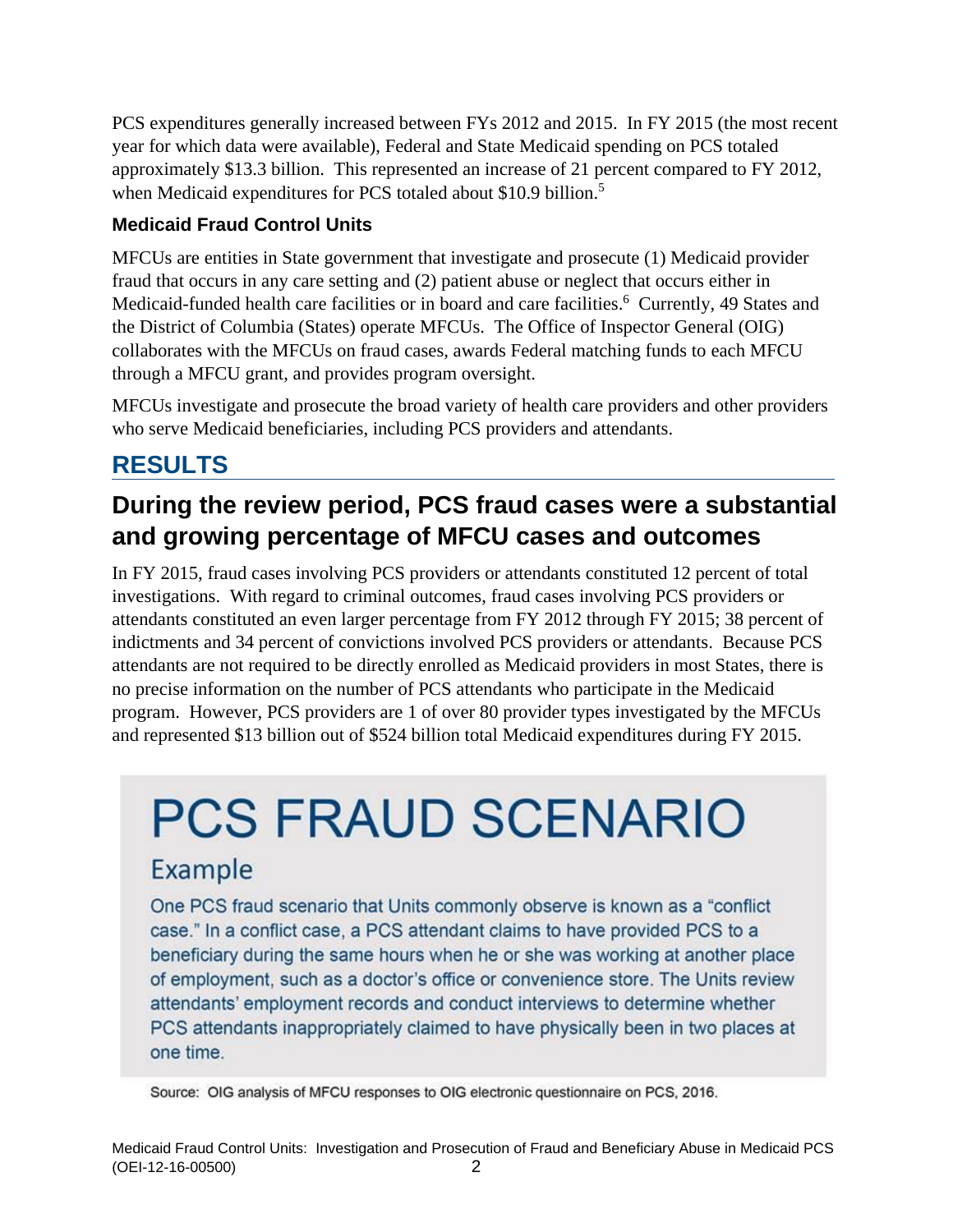Moreover, MFCU casework involving PCS saw large increases during our 4-year review period. During that time, the number of MFCUs' fraud indictments of PCS providers or attendants increased 56 percent and convictions increased 33 percent.<sup>7</sup>

## **MFCUs have made recommendations to assist States in strengthening PCS oversight**

Many MFCUs reported to OIG that they made recommendations to State Medicaid agencies to strengthen PCS program safeguards.<sup>8</sup> However, Units generally reported that State Medicaid agencies had implemented their recommendations only minimally.

#### **MFCUs recommended that State Medicaid agencies enroll or register PCS attendants or assign each attendant a unique identifier**

Some Units reported to OIG that they recommended to their State Medicaid agencies that the agencies enroll PCS attendants as Medicaid providers or include PCS attendants in a provider registry so as to assign a unique provider identification number to PCS attendants to include on claims for reimbursement.

Some Units reported that the lack of enrollment or registration of PCS attendants into the Medicaid program is a program integrity challenge. Specifically, Units reported that in some States, PCS attendants are not required to enroll in the Medicaid program or register as Medicaid providers. As a result, PCS attendants are not assigned individual provider identification numbers. MFCUs reported that the inability to identify individual PCS attendants inhibits the ability to identify fraudulent providers. MFCUs reported that without provider enrollment or registries that assign unique identifiers to PCS attendants, it is difficult to monitor the billing of individual attendants to determine which ones may have engaged in fraud or beneficiary abuse or neglect.

One Unit identified an additional benefit from enrolling PCS attendants in Medicaid: individuals who enroll may be better informed about Medicaid procedures and requirements, including the consequences for committing fraud.

#### **MFCUs recommended that State Medicaid agencies require background checks for PCS attendants**

Units recommended that their State Medicaid agencies require PCS attendants to receive background checks or other vetting before being allowed to provide services to beneficiaries. Units reported that having only minimal requirements for background checks or vetting for PCS attendants potentially leaves vulnerable beneficiaries at risk—individuals with criminal histories may enter beneficiaries' private residences to provide PCS and may bill the Medicaid program for these services. For example, if safeguards such as thorough and complete background checks had been in place, they might have kept out of the program a PCS attendant in Arizona who ultimately pleaded guilty to theft and financial exploitation of a vulnerable adult. In 2015, the PCS attendant stole checkbooks, cash, credit cards, and personal items belonging to the beneficiaries for whom she provided care. The PCS agency that had employed the attendant reported that before hiring her, they checked for felony arrests and found none. However, she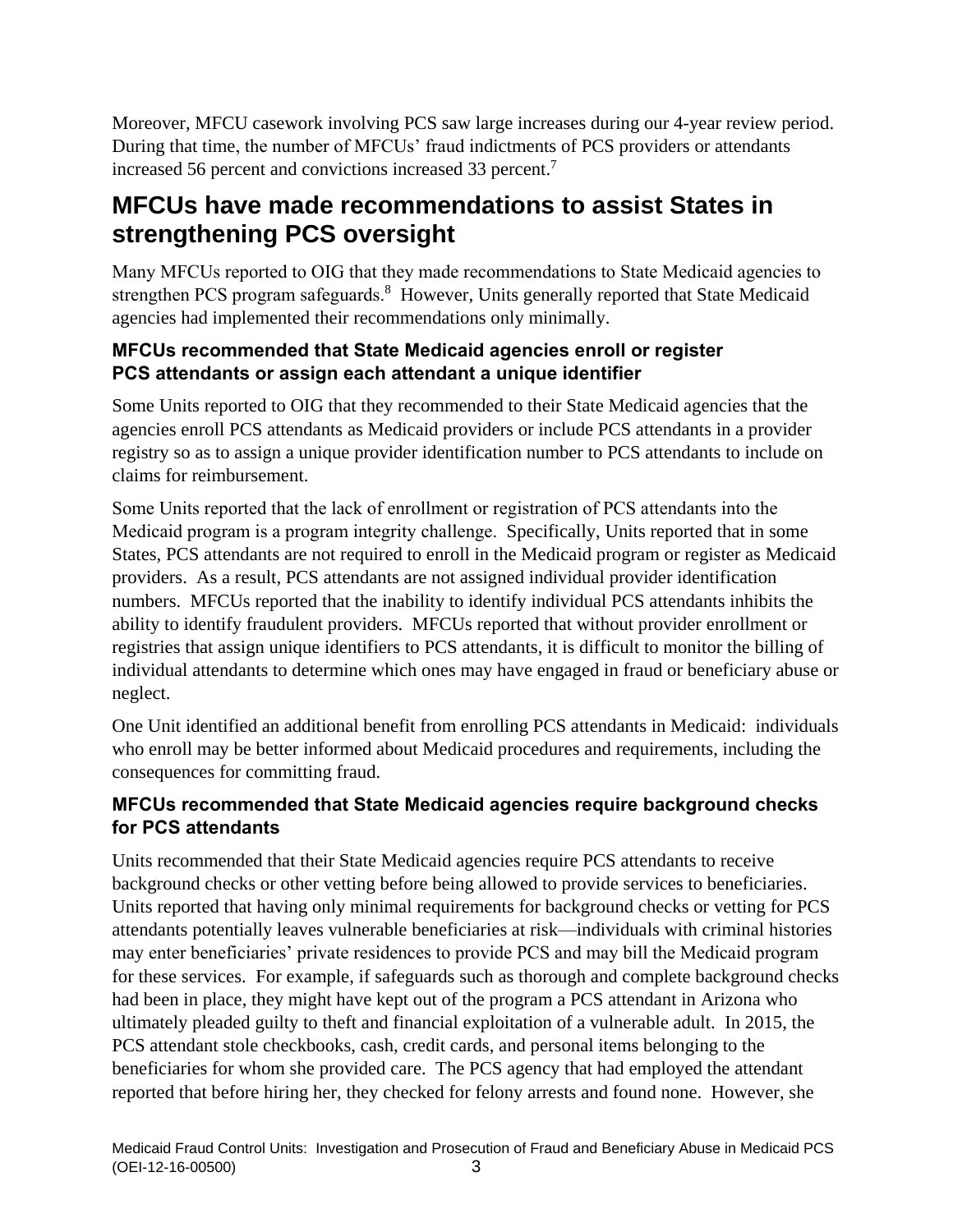had been arrested multiple times for misdemeanors. The company later learned that she had lost her license as a certified nursing assistant in 2009 for previous incidents dating back to 1999.

#### **MFCUs recommended that State Medicaid agencies institute additional documentation requirements for PCS**

**One Unit explained that the State Medicaid agency has minimal control over services, does not verify that services are provided, or gauge the quality of the care.** 

Source: OIG analysis of MFCU responses to OIG electronic questionnaire, 2016.

MFCUs recommended that State Medicaid agencies require PCS attendants to (1) provide detailed or standardized timesheets or other forms of verification of how many hours in a day were worked, as well as the start and stop times for the services; or (2) require PCS attendants to submit documentation of the PCS provided. Units reported that minimal PCS documentation is a program integrity challenge because PCS claims data may not contain the identity of the PCS attendant(s), the number of hours of PCS that were provided per day, or the time of day during which the services were provided. As with attendants' not being

enrolled in Medicaid or registered as Medicaid providers, the lack of documentation inhibits the ability to identify fraudulent individuals and services. <sup>9</sup>

#### **MFCUs recommended that State Medicaid agencies improve ongoing oversight of PCS providers and the services they deliver to vulnerable populations**

Units recommended that State Medicaid agencies implement a variety of controls specific to ongoing oversight of PCS providers and the services that they deliver. Units recommended that the State Medicaid agencies (1) require beneficiary case managers to conduct more frequent in-home supervisory visits; (2) require training for PCS attendants; and (3) cross-reference attendant and beneficiary location to ensure that PCS providers do not bill for services while the beneficiary or the attendant is elsewhere.

Units reported that the minimal supervision of PCS attendants leaves beneficiaries vulnerable to abuse and neglect. PCS beneficiaries may be especially ill equipped to make a complaint that leads to an investigation or to assist in evidence collection for an investigation. Beneficiaries may suffer from cognitive impairment, be hesitant to provide unfavorable information to authorities, or be unable to confirm that quality services were delivered. Therefore, it is even more important that preventive measures—such as improved oversight of PCS providers be taken to protect this vulnerable population.

## **MFCUs' limited funding authority to investigate complaints of beneficiary abuse or neglect constrains their ability to protect beneficiaries receiving PCS services**

Under current statute, MFCUs may generally not receive Federal funding to investigate and prosecute beneficiary abuse or neglect that occurs in a home- or community-based setting, such as abuse or neglect by a PCS provider in a beneficiary's home.<sup>10</sup> However, MFCUs may investigate such situations of beneficiary abuse or neglect when they arise as part of a fraud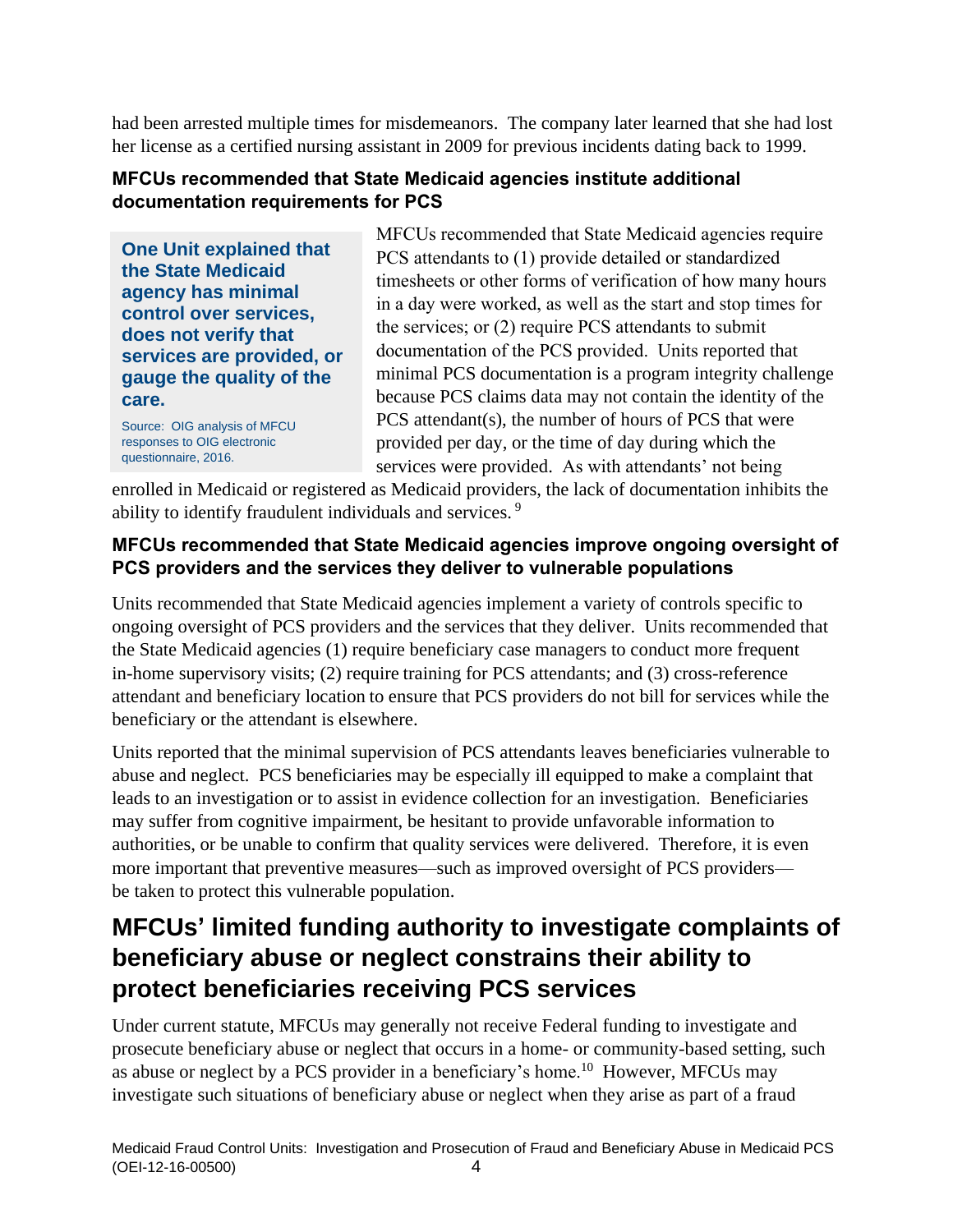investigation. Units reported that patient abuse or neglect was involved in less than 6 percent of their PCS fraud investigations, indictments, convictions, and recoveries.<sup>11</sup> Approximately 40 percent of Units also reported that this limited Federal funding authority constrains their ability to protect beneficiaries.



Given that MFCUs are ineligible to receive Federal funding to pursue abuse or neglect complaints in nonfacility settings, MFCUs generally refer these complaints to other investigative agencies. In total, MFCUs referred 871 complaints of PCS beneficiary abuse or neglect to other investigative agencies during the review period because the MFCUs were ineligible to receive Federal funding to investigate and prosecute these cases themselves. See Exhibit 2 for a list of the investigative agencies to which MFCUs referred complaints of PCS beneficiary abuse or neglect during the review period. Nearly all MFCUs—42 of 50—reported that they are not informed of the outcomes of these cases after they refer the complaints.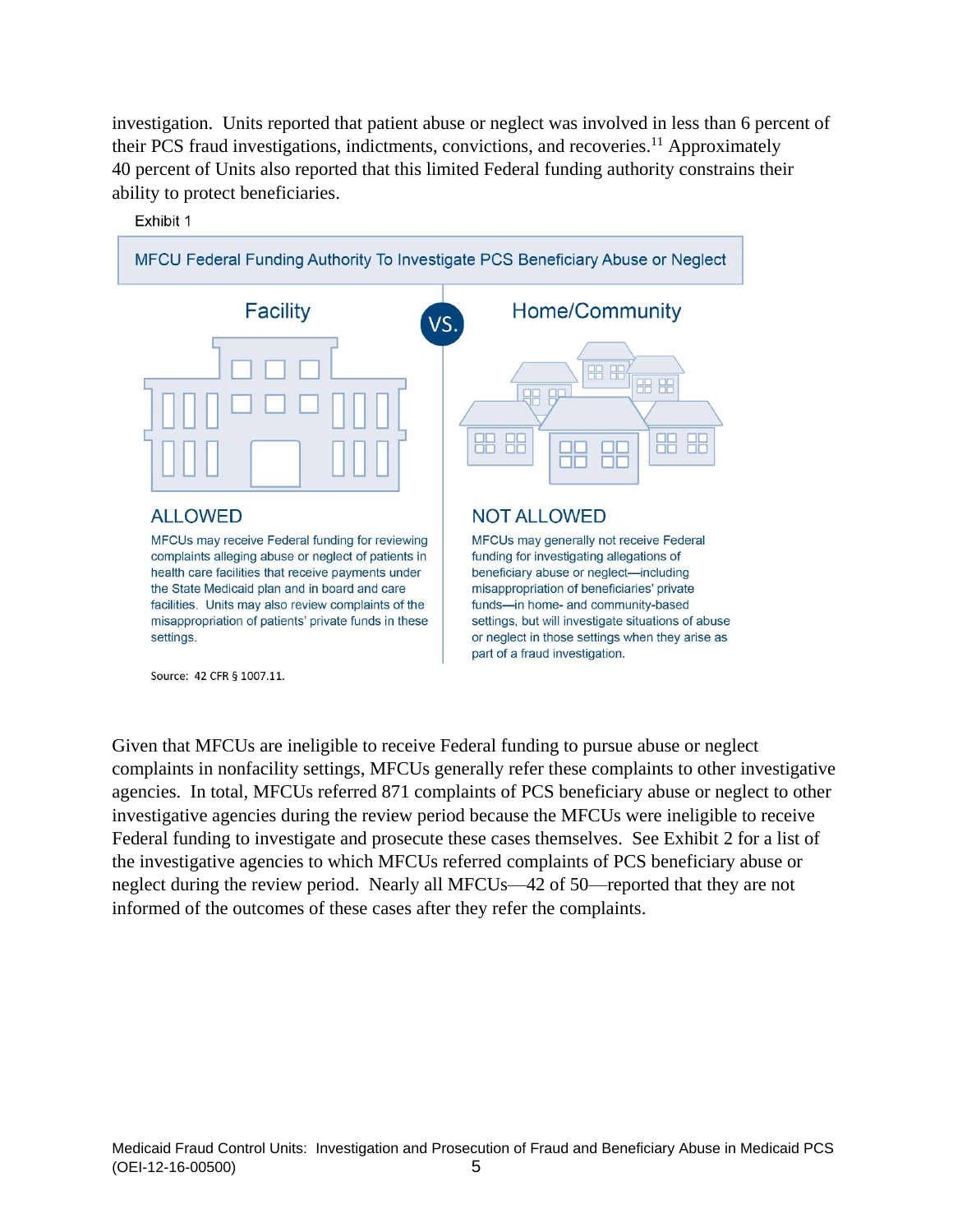#### Fxhibit 2

 $\overline{\mathbf{A}}$ 

#### Where Did MFCUs Send PCS Beneficiary Abuse or Neglect Complaints For Which They Could Not Receive Federal Funding To Pursue?

| 428 | <b>Adult Protective Services</b>                                                                      |
|-----|-------------------------------------------------------------------------------------------------------|
| 250 | Law enforcement                                                                                       |
| 75  | State Medicaid agency, Surveillance<br>and Utilization Review Subsystem,<br>or Program Integrity Unit |
| 70  | <b>Other State agencies</b>                                                                           |
| 48  | Local prosecutor                                                                                      |
|     |                                                                                                       |

871 Patient abuse or neglect referrals to other agencies

Fifteen Units reported to us their belief that their ineligibility to receive Federal funding to pursue allegations of abuse or neglect of PCS beneficiaries in nonfacility settings may affect their ability to protect beneficiaries. As one of these Units stated, if MFCUs' Federal funding authority for cases of abuse and neglect were expanded to nonfacility settings, these cases would receive the same level of investigative expertise and aggressive prosecution as the other cases handled by the MFCUs. This Unit also expressed its view that there is no State agency better equipped than the MFCU to criminally pursue these types of cases. In May 2017—less than a year after Units reported these concerns to OIG—38 State Attorneys General requested a change in Federal policy to allow MFCUs to use Federal funds to (1) investigate and prosecute abuse and neglect of Medicaid beneficiaries in

noninstitutional settings and (2) screen complaints or reports alleging potential patient abuse or neglect in any setting.<sup>12</sup>

# **PCS FRAUD AND BENEFICIARY NEGLECT**

## **Example**

The Arkansas MFCU investigated a PCS attendant for fraudulently billing the Medicaid program. The attendant billed Medicaid for 196 days of round-the-clock PCS to a beneficiary. However, records showed that the attendant had frequented a casino 151 of those days. During that time, the PCS attendant neglected the beneficiary. The beneficiary died from a combination of dehydration and sepsis from a large pressure sore. The autopsy report stated that the beneficiary was a victim of neglect because his basic nutritional and medical needs were ignored. The PCS attendant pleaded guilty to second-degree murder and was sentenced to 20 years in prison.

Source: OIG analysis of MFCU responses to OIG electronic questionnaire on PCS, 2016.

Source: OIG analysis of MFCU responses to OIG electronic<br>questionnaire on PCS, 2016.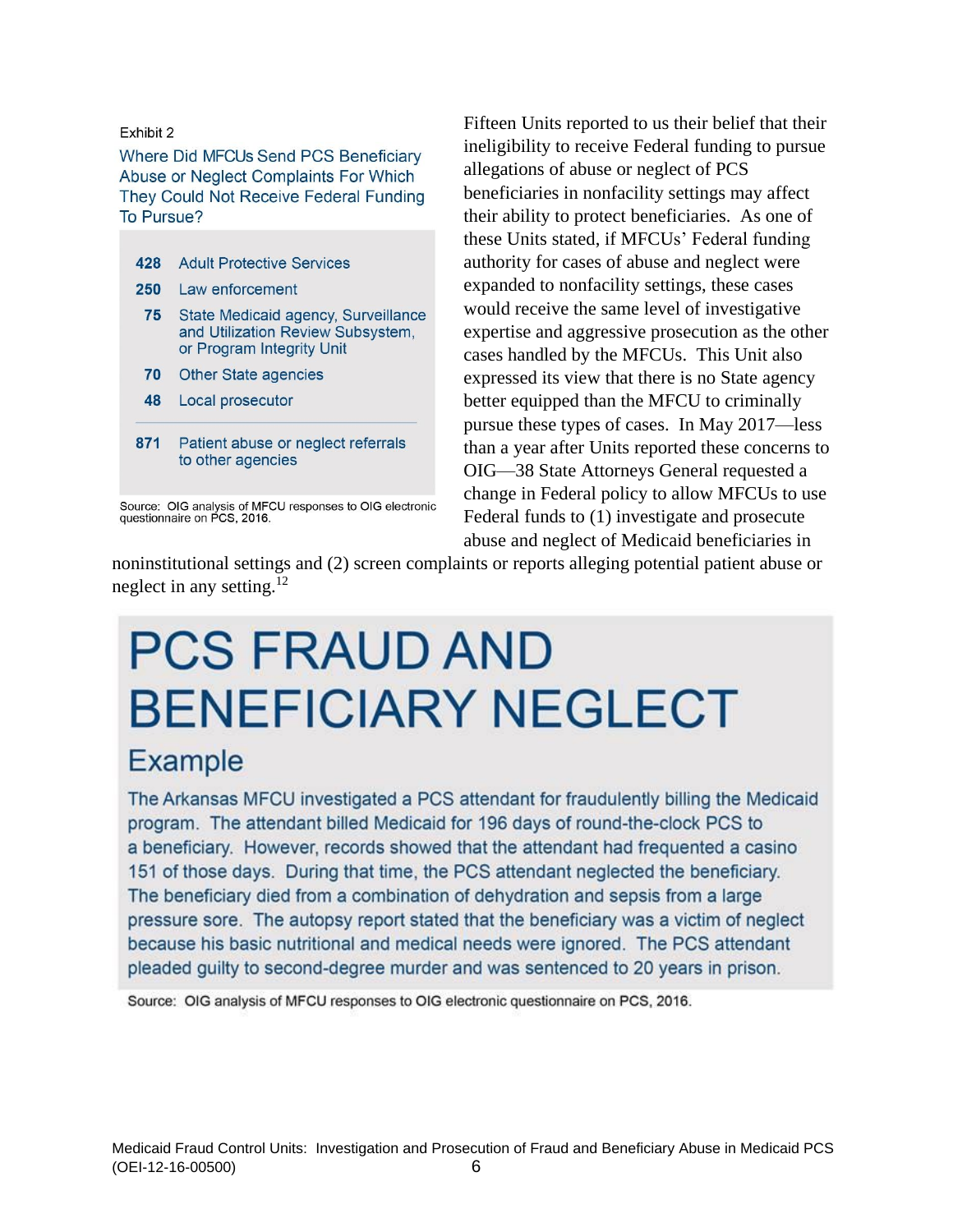## **CONCLUSION**

The volume and growth of MFCU investigations and prosecutions of PCS fraud suggest that PCS remain vulnerable to fraud and support the need for greater oversight of Medicaid PCS. To improve PCS program integrity and protect beneficiaries, OIG encourages the Centers for Medicare & Medicaid Services (CMS) to work with State Medicaid agencies to implement the recommendations made by MFCUs outlined in this issue brief. CMS has made efforts to improve PCS program integrity by disseminating information about PCS program vulnerabilities to States and encouraging States to address these weaknesses. However, MFCUs report that States have generally not implemented the specific recommendations that MFCUs made to them for strengthening program integrity.

The recommendations that MFCUs made to States align with recommendations that OIG has made previously to CMS. OIG's June 2016 portfolio titled *Personal Care Services: Trends, Vulnerabilities, and Recommendations for Improvement* (OIG-12-12-01) summarizes findings from a body of work that OIG has conducted regarding PCS and offers recommendations for improving program oversight.<sup>13</sup> These recommendations were further emphasized in an October 2016 OIG investigative advisory that described a few of the many examples of PCS fraud and beneficiary abuse that OIG has identified in its investigations.<sup>14</sup>

In the portfolio and investigative advisory, OIG recommended—consistent with the recommendations by MFCUs—that CMS make the following improvements:

- require States to enroll or register PCS attendants as Medicaid providers or assign each attendant a unique identifier;
- institute qualification requirements and screening requirements for PCS providers;
- require that PCS claims include the specific date(s) when services were performed and the identity of the rendering PCS providers;
- issue operational guidance for beneficiary assessments, plans of care, and supervision of attendants; and
- consider whether additional controls are needed to ensure that PCS are allowed under program rules and are provided.

OIG continues to support these recommendations.

In addition, to protect beneficiaries from abuse and neglect, it is key that Federal funding authority be expanded so that MFCUs can investigate and prosecute cases of patient abuse and neglect in nonfacility settings. This is particularly important given that beneficiaries in nonfacility settings are a vulnerable population who may be unable to supervise and monitor their own PCS providers.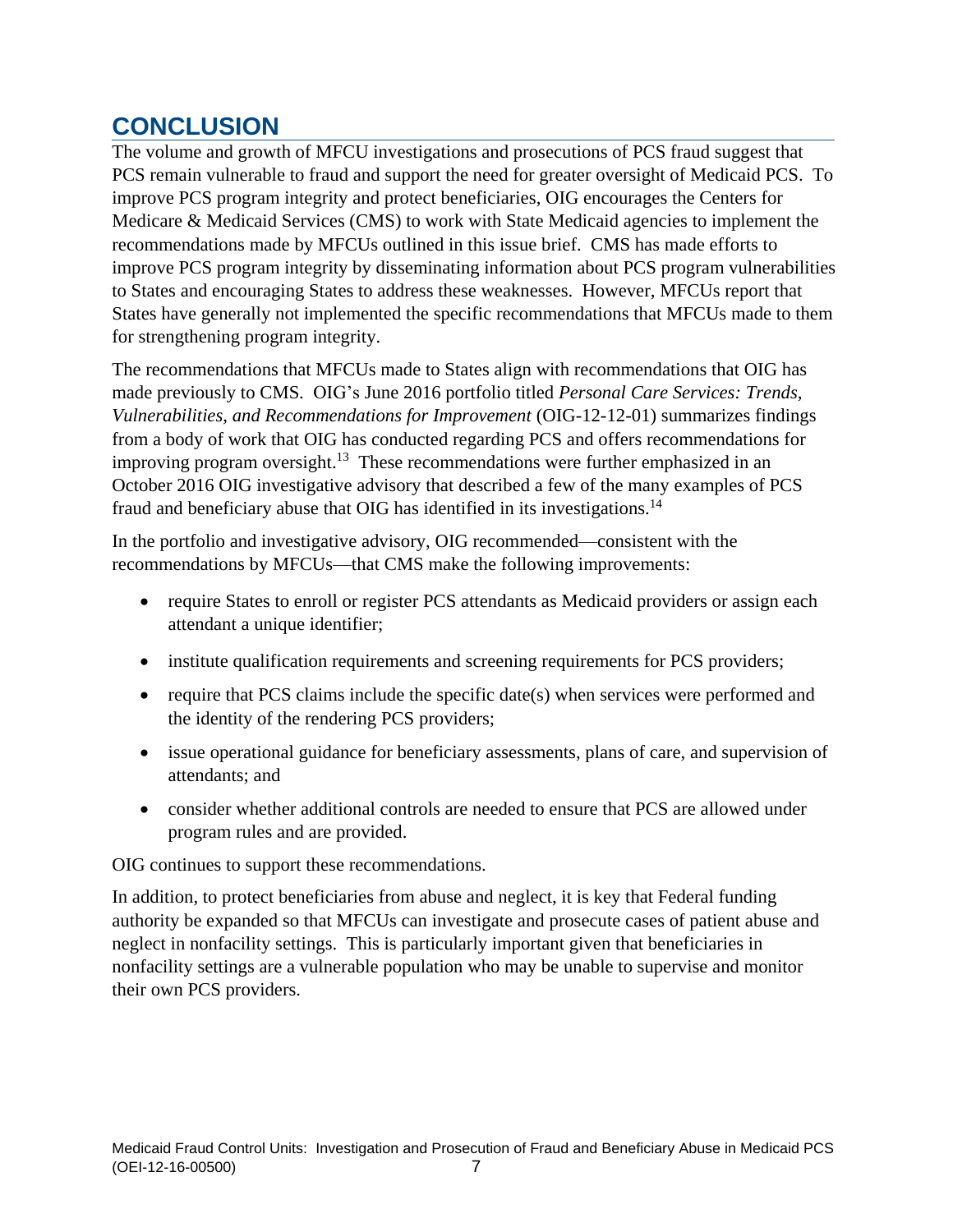## **METHODOLOGY**

The analysis in this data brief is based on data from two sources: (1) data collected from 50 Medicaid Fraud Control Units (MFCUs or Units), and (2) OIG investigative data.

*MFCU data*: We administered electronic questionnaires to all 50 Units. Units responded to the questionnaire in September 2016. We received questionnaire responses from all 50 Units. However, because some MFCUs do not track or maintain some of the data that was requested in the electronic questionnaire, some Units did not respond to all survey questions. Our item nonresponse ranged from 2 to 5 missing responses for some questions. Units that were unable to provide these specific data were excluded from the corresponding calculations.

We analyzed all of the questionnaire data for all Units and requested additional data and clarification as needed. We analyzed key numeric indicators, such as the number of PCS referrals, investigations, indictments, convictions, and recoveries for FY 2012 through FY 2015. We also conducted a qualitative review of narrative responses on subjects such as recommendations made to the State Medicaid agency.

Additional data and analysis that are not presented in this data brief are available online at [https://oig.hhs.gov/oei/reports/oei-12-16-00500.asp.](https://oig.hhs.gov/oei/reports/oei-12-16-00500.asp) Additional data and analysis include the following data for FYs 2012 through 2015: (1) MFCUs' investigations, indictments, and convictions regarding PCS fraud; (2) MFCUs' investigations, indictments, and convictions regarding both PCS fraud and beneficiary abuse or neglect; (3) PCS referrals that MFCUs received; (4) the proportion of PCS referrals that MFCUs received for which they were ineligible to receive Federal funding to investigate; and (5) the number of PCS patient abuse or neglect referrals that MFCUs made to various State agencies.

In addition to the survey data that we collected for this data brief, OIG routinely collects statistical information from each of the MFCUs as part of an Annual Statistical Report. The information includes statistics about MFCU investigations, indictments, convictions, civil settlements, and recoveries. For more information, please visit [https://oig.hhs.gov/fraud/medicaid-fraud-control-units-mfcu/.](https://oig.hhs.gov/fraud/medicaid-fraud-control-units-mfcu/)

*OIG investigative data*: We collected data from the investigative component of OIG to identify the extent of joint OIG-MFCU casework on PCS for calendar years 2012 through 2015. Data elements included PCS investigations, convictions, and recoveries that resulted from cases worked jointly by OIG and MFCUs.

#### **Limitations**

The questionnaire data collected from Units were self-reported. We did not independently verify Units' responses; however, we reviewed responses for consistency and possible data-entry errors. MFCUs do not track or maintain some of the data that the electronic questionnaire requested. Units that were unable to provide specific data were excluded from the corresponding calculations.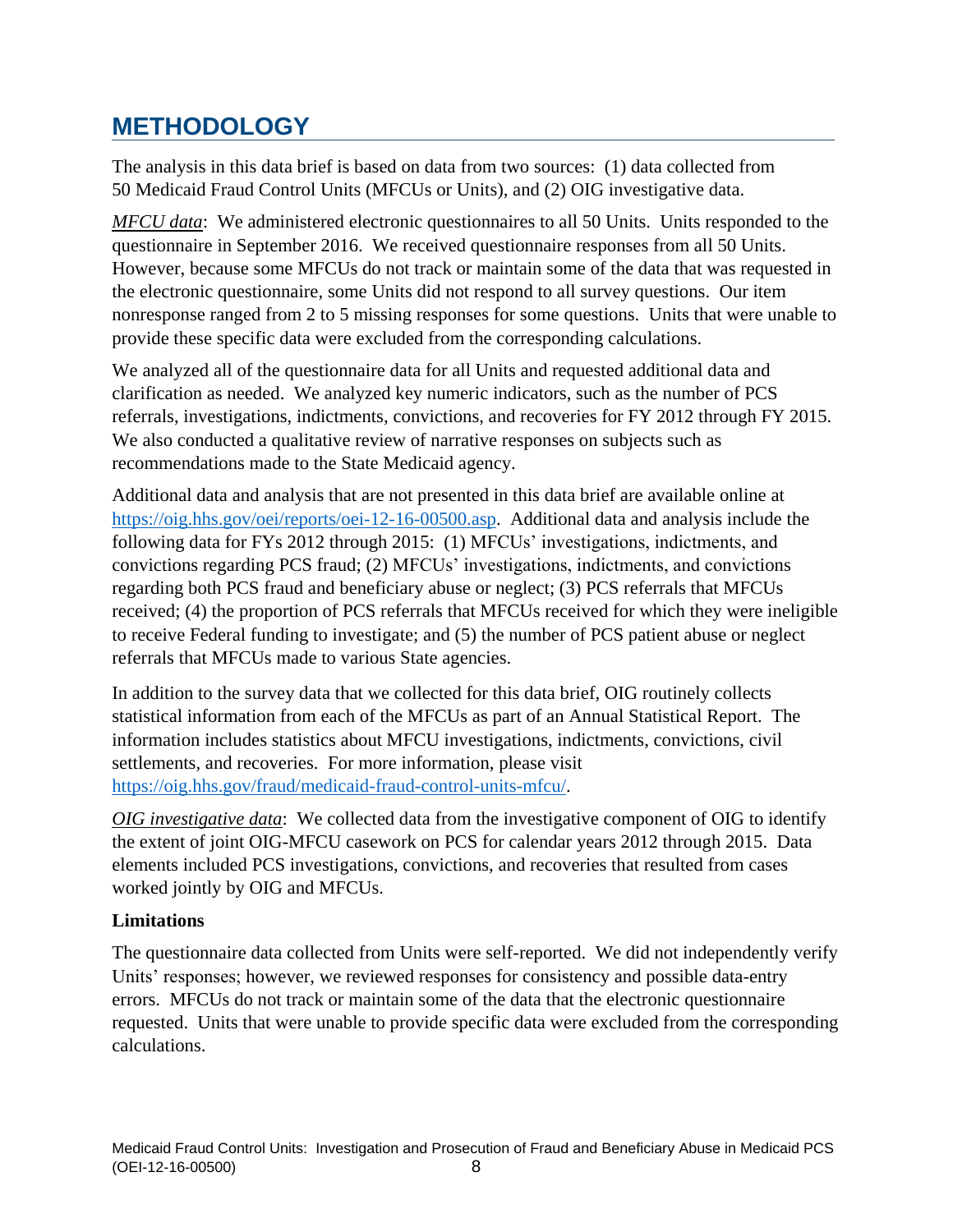#### **Standards**

This study was conducted in accordance with the *Quality Standards for Inspection and Evaluation* issued by the Council of the Inspectors General on Integrity and Efficiency.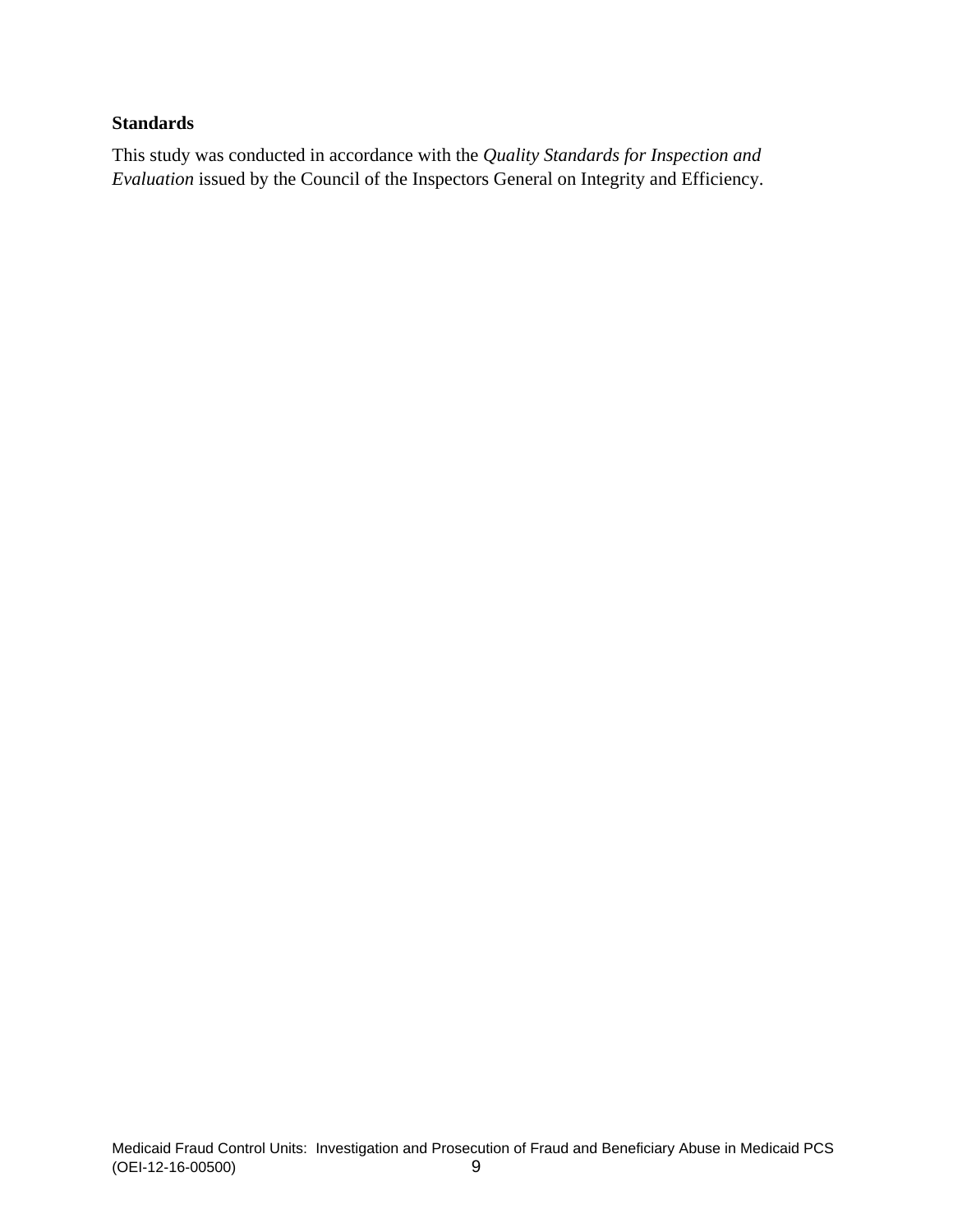## **ACKNOWLEDGMENTS**

Jordan Clementi and Lyndsay Patty served as team leaders for this study. Office of Evaluation and Inspections staff who provided support include Althea Hosein and Christine Moritz. This report was prepared under the direction of Richard Stern, Director of the Medicaid Fraud Policy and Oversight Division.

To obtain additional information concerning this report or to obtain copies, contact the Office of Public Affairs at [Public.Affairs@oig.hhs.gov.](mailto:Public.Affairs@oig.hhs.gov)